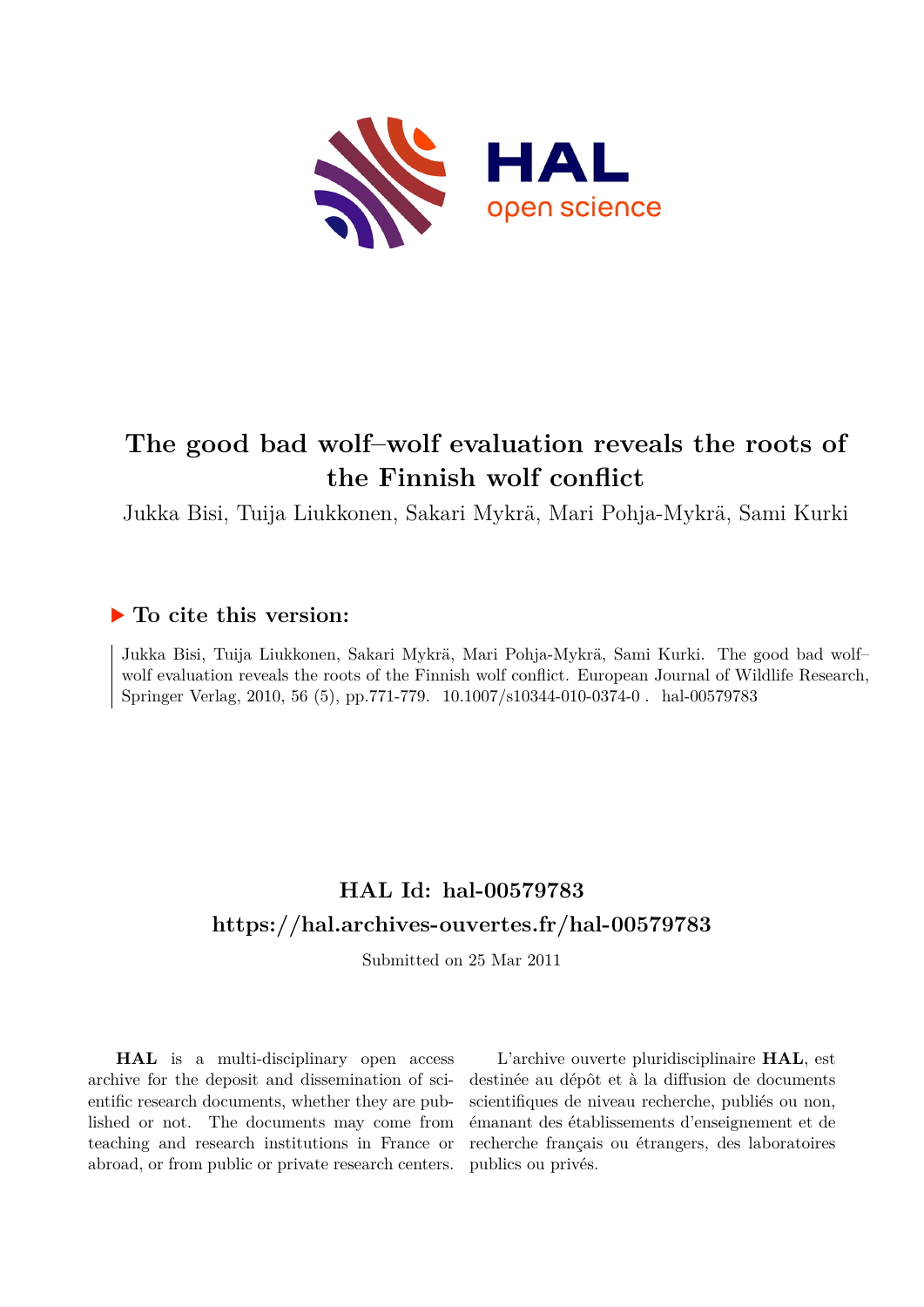#### ORIGINAL PAPER

# The good bad wolf—wolf evaluation reveals the roots of the Finnish wolf conflict

Jukka Bisi · Tuija Liukkonen · Sakari Mykrä · Mari Pohja-Mykrä · Sami Kurki

Received: 6 April 2009 /Revised: 22 January 2010 /Accepted: 1 March 2010 / Published online: 25 March 2010  $©$  Springer-Verlag 2010

Abstract This article focuses on the roots of the Finnish wolf conflict by using stakeholder evaluations of the wolf as a tool. The recent growth of the wolf population has highlighted stakeholders' contradictory objectives and revealed a conflict between the two main stakeholders, conservationists and hunters, in wolf management. The question of hunting emerges as the core of the conflict. The negative evaluation of the wolf by hunters reflects a competitive situation, which is typical of the historical development of wolf management in Finland. In areas with the most abundant wolf populations, hunters view the wolf most negatively. This study clearly demonstrates that the Finnish wolf conflict is rooted in the values of modern society and carries a long historical, practical and ecological background in which humans and wolves compete over resources, mainly the moose. The conflict between hunters and conservationists in wolf management is connected to

Communicated by H. Kierdorf

J. Bisi  $(\boxtimes)$ Metsahallitus, Natural Heritage Services, c/o Yrttikiventie 18, Tuomikyla 60720, Finland e-mail: jukka.bisi@metsa.fi

T. Liukkonen Department of Biology, University of Oulu, PO Box 3000, Oulu 90540, Finland

S. Mykrä : M. Pohja-Mykrä Section of Biodiversity and Environmental Research, Department of Biology, University of Turku, 20014 Turku, Finland

S. Kurki Ruralia Institute, University of Helsinki, Kampusranta 9C, 60320 Seinäjoki, Finland

the appreciation of moose as game and stems from competition between humans and wolves over their prey and the historical presence or absence of the wolf.

Keywords Conflict . Competition . Conservationists . Evaluation . Hunters. Wolf management history

#### Introduction

Since 1990, the wolf population in Finland has recovered significantly (Kojola et al. 2004a, 2006a, b), increasing from four family packs in 1996 to 25 packs in 2007 (Kojola 2007). Consequently, the expansion and the growth of the population have raised new challenges to wolf management objectives (Bisi et al. 2007; Bisi and Kurki 2008). The wolf population has grown the most in the eastern regions of Finland. Simultaneously, some areas have no or relatively few wolves. This situation has placed people and their environments into unequal relationships vis-à-vis the wolf. In some areas, the wolf is a part of everyday life, whereas in other areas, it exists only in discussions. The return of the wolf has resulted in a complex multilevel management conflict, extending ultimately to a conflict between Finland and the European Union (EU; Bisi et al. 2007).

The painful interaction between people and wolves is not only a Finnish phenomenon. Similar situations can be found elsewhere in Scandinavia as well as in several other countries and cultures around the world. The background of these conflicts is often the return of the wolf to areas where it has been absent for years, decades or even longer. These conflicts share certain characteristics, usually with the return and growth of the wolf population eliciting demands to reduce the population and its growth. Such a discussion has been common in Finland and Scandinavia, the United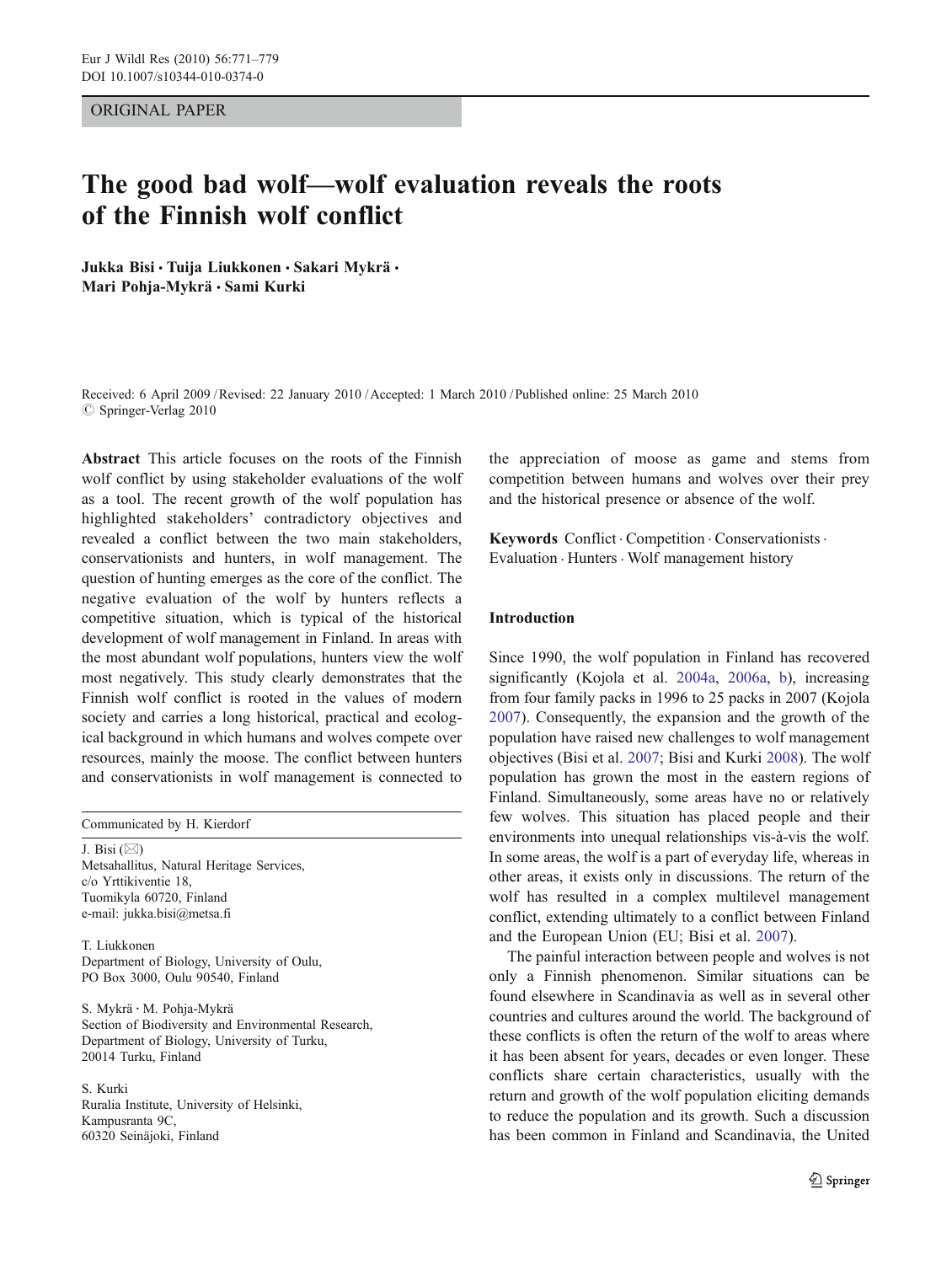States and several European countries (Fritts et al. 2003; Skogen and Krange 2003; Skogen et al. 2008; Ericsson et al. 2004; Bisi et al. 2007). Demands to slow the growth of the wolf population have led to a discussion over acceptable methods to achieve this purpose. For instance, in addition to hunting, both translocation and sterilisation have been used (Ericsson et al. 2004). In general, at the core of the discussion lies the traditional way to delimit the population (i.e., hunting). In Finland, it is mainly hunters and local people who demand wolf hunting. At the same time, conservationists accept only the elimination of damage-causing individuals and only by authorities (Bisi and Kurki 2008). In Finland, the wolf has been protected since the mid-1990s, and only in the reindeer herding areas in northern Finland has wolf hunting with hunting licences been permitted (Bisi et al. 2007). Outside the reindeer herding areas, a limited number of damage-causing animals have been culled. Such cullings are strictly regulated by legislation (MAF 2005; Bisi et al. 2007).

Demands to permit wolf hunting are also common outside of Finland. In Scandinavia, in both Norway and Sweden, where wolves have returned concomitantly to Finland, hunters have been willing to engage in wolf hunting (Skogen and Krange 2003; Ericsson et al. 2004). This demand is connected to problems associated with hunting with dogs in wolf-occupied areas. Wolves have killed hunting dogs both in Finland and elsewhere in Scandinavia (Ericsson and Heberlein 2003; Kojola et al. 2004b). The number of dogs killed in Finland varied from 20 to 31 during 2000–2003 (MAF 2005). However, wolf hunting to protect hunting dogs has been seen somewhat ambiguously supported in wolf areas in, for instance, Sweden (Ericsson et al. 2004).

Several factors may explain the background of demands connected to the reintroduction of wolf hunting, of which the most important are the strong interests of the hunters. However, this entirety includes viewpoints that have not been thoroughly examined and discussed. Some historical events or facts in the management of the Finnish wolf population still affect the present situation. According to the statistical yearbook, 5,598 wolves were killed between 1866 and 1890, whereas only 105 were killed between 1881 and 1898 (Mykrä and Pohja-Mykrä 2005). Since then, the wolf population has recovered significantly, even into the 1990s. We may rightly assume that an ecologically competitive situation has existed between humans and wolves in the past and that the reactions of present-day hunters have raised an analogous scenario. In areas to which the wolf has returned, discussion has even included such concepts as the quality of life (Bisi and Kurki 2008; Skogen et al. 2008). This point of view is connected to both locally developed and tradition-experienced ways of using nature, and the wolf is considered a threat to them.

This article aims to deepen our knowledge of the Finnish conflict in wolf management. This conflict has been discussed earlier from the point of view of its present situation and the possibilities to manage it (Bisi et al. 2007). Only fear for the wolf has been discussed from a historical viewpoint. In a previous study, we showed that Finnish conservationists and hunters were especially active participants in the societal debate and that hunting was a central factor in that conflict. This article focuses on hunting and on the role of hunters as participants in the wolf conflict. Why is the wolf such a difficult issue in hunting and for hunters? For this discussion, we searched for details in those positive and negative characteristics attributed to the wolf and discuss these results in a historical context. We argue that the history of the interaction between man and wolf also explains features of the present wolf conflict.

#### Material and methods

The data of this study were collected during the preparation of the Finnish wolf management plan in 2004 (MAF 2005). A semi-structured questionnaire was addressed to regional organisations that were recognised as representing important stakeholders in wolf management policy. The composition of stakeholders varied to some extent between game management districts (e.g., reindeer herders exist only in reindeer herding areas; Fig. 1). Involved stakeholders represented hunting and kennel associations, legal hunting organisations, conservationists, environmental authorities, and nongovernmental organisations, top organisations for primary producers, law enforcement agencies (police and border guards), municipalities and their federations and other regional stakeholders such as Metsähallitus (the administrator of state-owned forests). Altogether, 211 regional organisations responded to the questionnaires. Most of the questionnaires (60%) were completed as teamwork (2–10 individuals), and altogether, about 1,000 people were involved.

For this study, respondents were divided into four main categories: hunters, conservationists, primary producers and others. The hunters group included game management districts and associations and voluntary hunting and kennel associations. The conservationists group included Districts of the Finnish Association for Nature Conservation, nature tourism business and environmental authorities. The group of primary producers included regional actors of the Central Union of Agricultural Producers and Forest Owners, reindeer herders and others, and lastly, the others group included law enforcement agencies (police and border guards) and municipalities and their federations.

The data were divided into three main regions according to wolf population density (Kojola et al. 2006b, Fig. 1): regions of stable wolf population, regions of growing wolf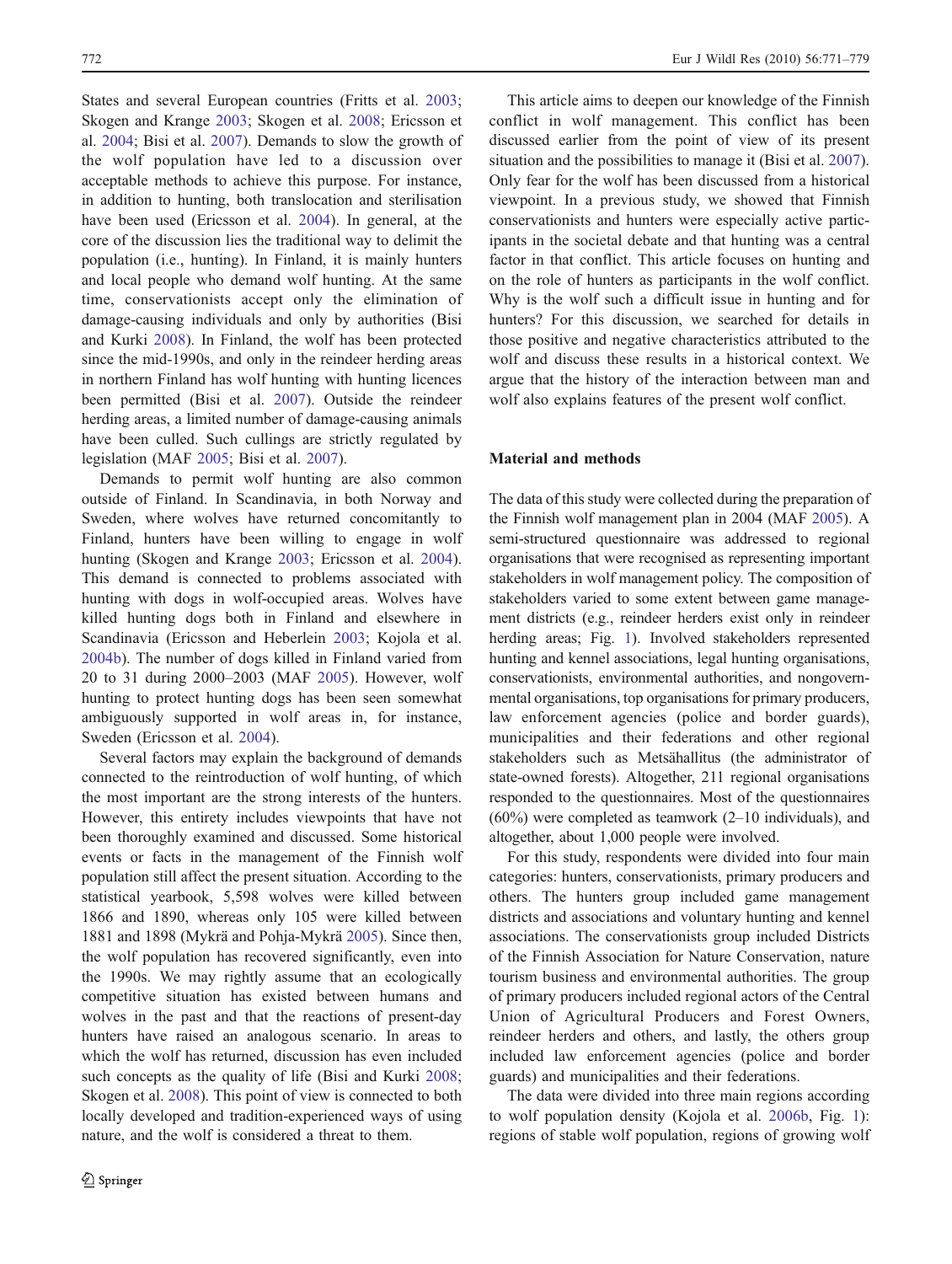

Fig. 1 Wolf (Canis lupus) abundance regions in Finland

population and regions of dispersing wolves. Regions of stable population in eastern Finland harbour most of the Finnish wolf population. In regions of growing population in central and western Finland, some family packs have been sighted, and the population is growing. In areas of dispersing wolves, some single-wandering individuals are occasionally sighted. The sparsely inhabited reindeer herding areas in northern Finland and the densely inhabited southern Finland are included in the same category, although the legislative status of the wolf and the structure of human activities in these areas differ significantly. In the reindeer herding areas, the sparse population of wolves is attributed to the protection of reindeer husbandry, whereas in southern Finland, the population has been unable to expand, and dense human settlement may hinder the expansion of the species into this area.

### Statistical analysis

In the questionnaire, the respondents were asked to define the three most important positive and negative characteristics of the wolf (with no alternatives provided) and to evaluate the importance of each characteristic: (1) almost insignificant, (2) slightly significant, (3) fairly significant, (4) significant and (5) very significant. Thus, for each respondent, the overall importance of both positive (Importance  $+$ ) and negative (Importance –) characteristics could vary between  $1(1+0+0)$ and 15  $(5 + 5 + 5)$ , respectively.

Furthermore, by using the evaluations of importance, we were able to calculate the relative importance of each positive and negative characteristic (sum of Importance of one characteristic/sum of Importance of all characteristics) for each stakeholder group (Tables 1 and 2). Thus, the percentage values show the relative importance of each positive and negative characteristics found within stakeholder groups.

The mean importance of positive and negative characteristics in the eyes of different stakeholder groups and regions appear in Table 3. Comparisons of the sums of importance of positive and negative characteristics were conducted using the multivariate analysis of variance and post hoc pairwise comparisons between stakeholders, regions and both stakeholders and regions with Fisher's LSD test (Table 4).

### Results

Positive evaluations and their weight values

In the questionnaire, stakeholders were asked to identify three positive characteristics, but in many cases, they provided only one or two. Positive characteristics were reclassified into six main categories according to their content. Two positive characteristics dominated among all stakeholders (Table 1). "The wolf is an essential component of biodiversity" was defined by terms such as "it has an absolute value", "it belongs to Finnish nature" and "it is part of Finnish fauna." In addition, "the wolf is part of the ecological whole" was defined by "it is a part of the food web", "it is a top predator" and "it controls ungulate populations."

Some interesting differences between stakeholders also emerged. The positive characteristics defined by hunters and representatives of primary production showed less diversity than did those defined by conservationists. Positive characteristics—other than the two most important ones—were clearly less important among hunters and primary producers. Their definitions, categorised as "Other arguments", were not actually positive but contained many ironic comments, such as "wolves make life exciting", "they call for greater hunting skills", "they offer more hunting opportunities" and "they compel authorities to act", among others.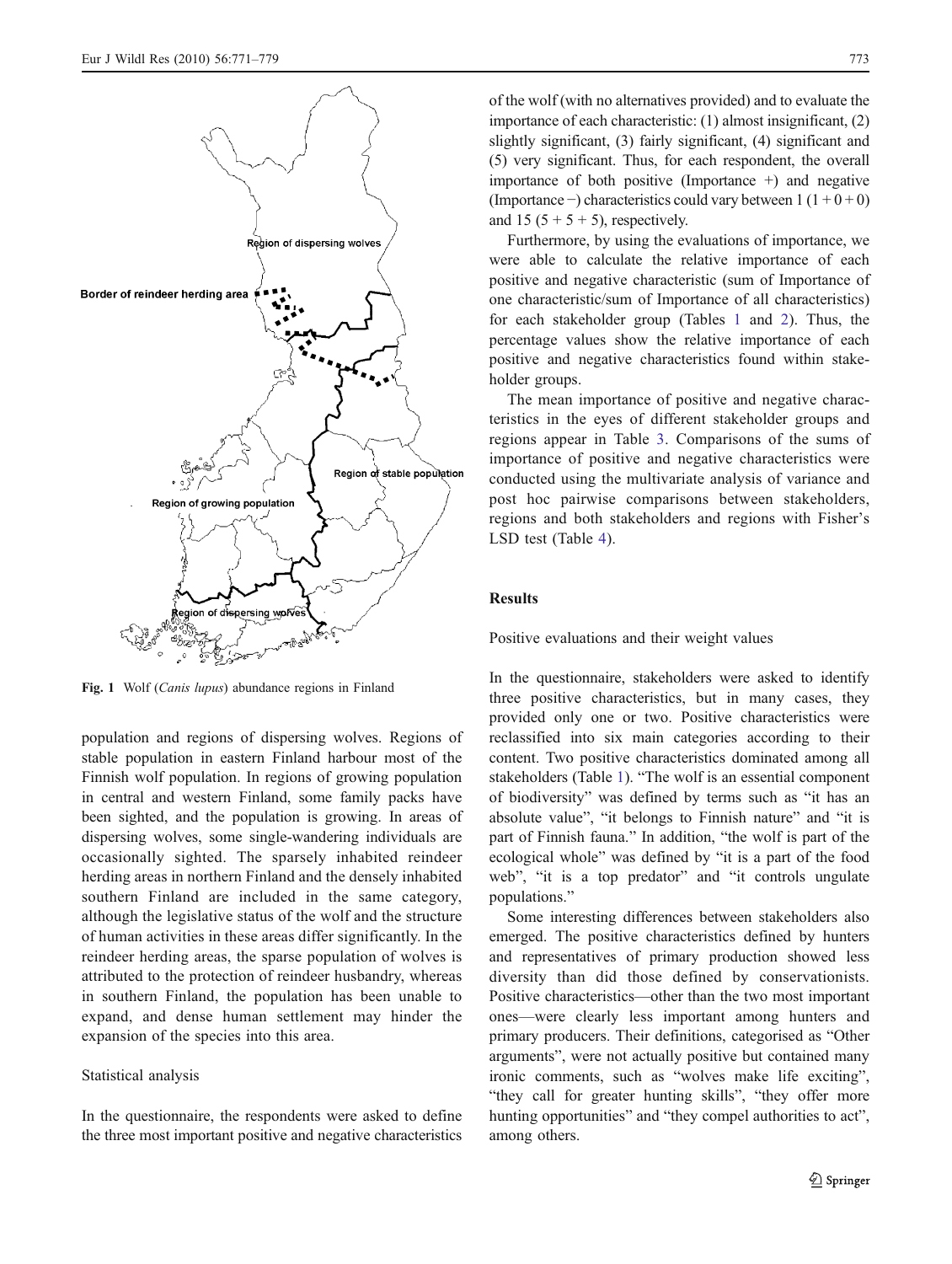| Positive characteristics                                        | Conservationists, % | Hunters, % | Primary producers, % | Others, % |
|-----------------------------------------------------------------|---------------------|------------|----------------------|-----------|
| Component of biodiversity                                       | 37.0                | 55.2       | 38.3                 | 45.2      |
| Part of the ecological whole                                    | 23.9                | 20.8       | 36.1                 | 24.2      |
| Component of regional image                                     | 6.9                 | 2.2        | 2.3                  | 11.3      |
| Target of nature tourism and wildlife photography               | 14.9                | 3.6        | 6.8                  | 4.9       |
| Impact on the development of man's relationship with the nature | 9.8                 | 3.2        | 3.0                  | 5.4       |
| Other positive evaluations                                      | 7.5                 | 15.0       | 13.5                 | 9.0       |
| Total                                                           | 100                 | 100        | 100                  | 100       |

Table 1 Positive evaluations of wolf (Canis lupus) and their relative per cent weight values given by different stakeholders

Stakeholders representing hunting and primary producers offered positive arguments less often than did conservationists or "others". Conservationists, on the other hand, defined the wolf more positively than did all the other respondents. Conservationists saw the wolf as a potential objective for nature tourism and wildlife photography. They, together with "other" respondents, also defined wolf as an important component of regional image. Such arguments were very rare among hunters or primary producers.

## Negative evaluations and the weight values

Stakeholders offered more negative than positive characteristics of the wolf. We reclassified the negative evaluations into nine different categories. Two negative evaluations predominated: "Wolves cause damage to human livelihoods (by killing cattle, reindeer, etc.)", and "wolves instil fear and pose a threat to safety". "Damage to human livelihoods" was brought up mostly by primary producers (45.9%). Another important negative evaluation, "wolves restrict hunting with dogs", was common among hunters and rare among conservationists. Hunters considered it even more important (26.4%) than fear (22.9%). This negative evaluation was also interesting in that among conservationists, the category of "other negative aspects" included tens of aspects that concerned not the wolf itself,

but the present wolf situation, attitudes towards the species or the inadequate legislative situation (Table 2).

The sum of positive and negative weight values

Examination of the percentages in Tables 1 and 2, which indicate the importance of different characteristics, may create the illusion that there were no significant differences between stakeholders. Percentage values show the general importance of these positive and negative definitions among respondents but failed to identify how stakeholders differ in their use of weight values 1–5. To clarify these differences, we summarised all the positive and negative weight values of all characteristics and compared them to the distributions of different respondents in different wolf regions.

When we compared the sum of negative and positive weight values, we discovered that respondents generally defined the wolf more negatively than positively (positive total sum, 5.0; negative total sum, 9.3). The respondent categories differed significantly from each other in the positive  $(df=3, F=17.1, p<0.001,$  Table 3) and negative weight values  $(d=3, F=8.4, p<0.001,$  Table 3). The positive characteristics found by conservationists were, on average, high (more 5 values), whereas hunters gave, on average, higher values for negative characteristics. For the

Table 2 Negative evaluations of wolf (Canis lupus) and their relative per cent weight values given by different stakeholders

| Negative characteristics                                                |              |      | Conservationists, % Hunters, % Primary producers, % Others, % |      |
|-------------------------------------------------------------------------|--------------|------|---------------------------------------------------------------|------|
| Cause damage to human livelihoods                                       | 25.9         | 28.5 | 45.9                                                          | 32.6 |
| Cause fear and is a threat to safety                                    | 32.5         | 22.9 | 31.9                                                          | 31.6 |
| Cause damage to hunting dogs and restrict traditional hunting with dogs | 8.8          | 26.4 | 13.2                                                          | 13.0 |
| Restrict the recreational use of nature                                 | 2.2          | 7.0  | 3.6                                                           | 7.6  |
| Threaten other wildlife species                                         | 0.9          | 4.8  | 1.8                                                           | 4.2  |
| Cause conflicts and contradictions                                      | 6.6          | 1.0  | $\theta$                                                      | 4.9  |
| Transmission of diseases to humans                                      | $\mathbf{0}$ | 1.6  | 1.5                                                           | 0.9  |
| Cause hatred for carnivores and disregard for the law                   | 8.7          | 2.3  | $\Omega$                                                      | 2.4  |
| Other negative evaluations                                              | 14.4         | 5.5  | 2.1                                                           | 2.8  |
| Total                                                                   | 100          | 100  | 100                                                           | 100  |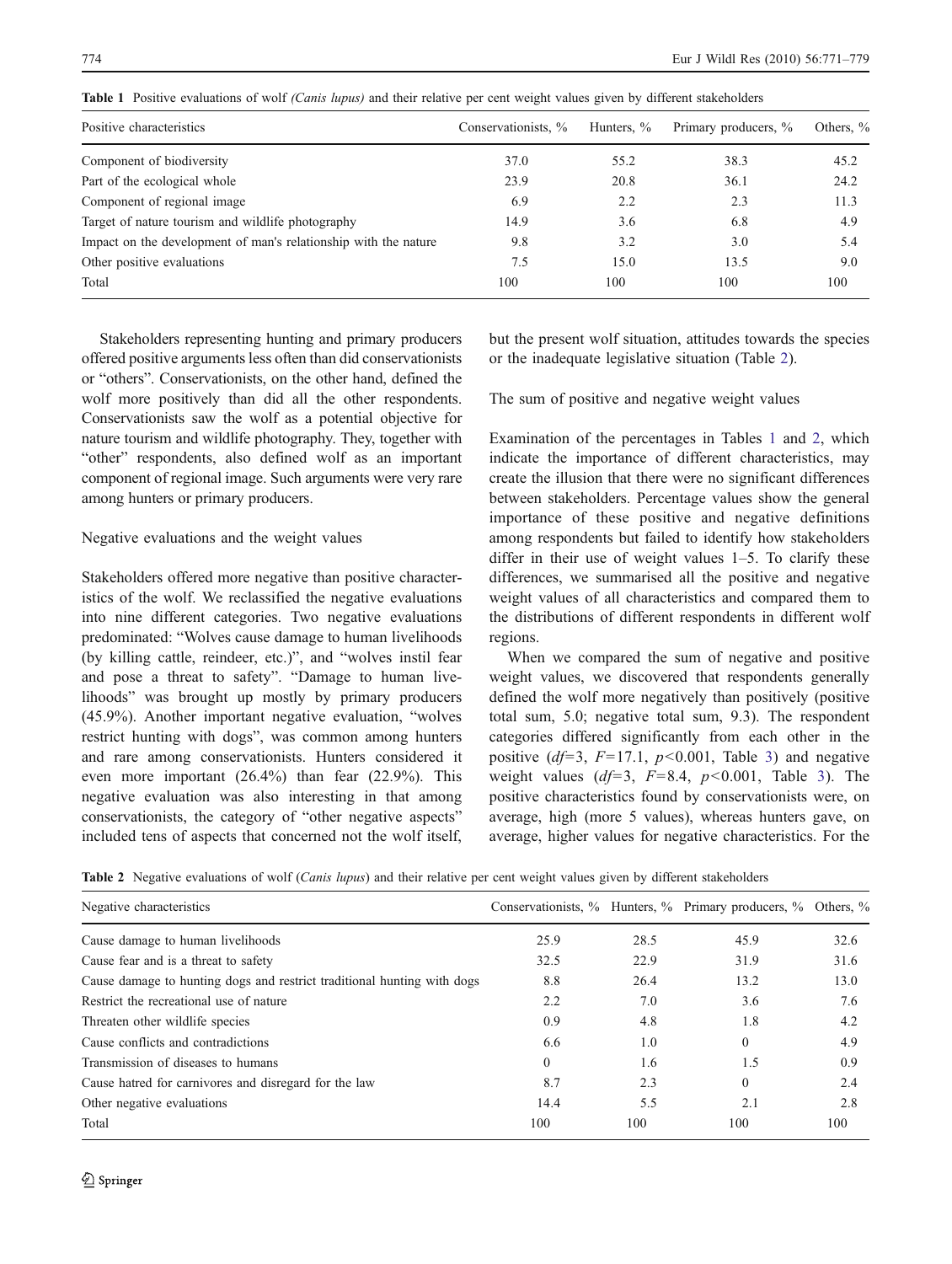**Table 3** Mean  $\pm$  SD sums of positive and negative evaluations on wolf by different stakeholders in different regions

| Dependent variable          | Stakeholders      | Region             | Mean $\pm$ SD  | N              |
|-----------------------------|-------------------|--------------------|----------------|----------------|
|                             |                   |                    |                |                |
| Sum of positive evaluations | Hunters           | Stable population  | $4.0 \pm 32$   | 21             |
|                             |                   | Growing population | $3.2 \pm 2.9$  | 31             |
|                             |                   | Dispersing wolves  | $4.1 \pm 3.5$  | 15             |
|                             |                   | Total              | $3.7 \pm 3.1$  | 67             |
|                             | Primary producers | Stable population  | $4.4 \pm 4.4$  | 10             |
|                             |                   | Growing population | $3.7 \pm 3.2$  | 19             |
|                             |                   | Dispersing wolves  | $1.0 \pm 1.2$  | 5              |
|                             |                   | Total              | $3.5 \pm 3.5$  | 34             |
|                             | Conservationists  | Stable population  | $11.5 \pm 4.1$ | 13             |
|                             |                   | Growing population | $7.9 + 4.8$    | 11             |
|                             |                   | Dispersing wolves  | $8.3 \pm 2.5$  | $\overline{4}$ |
|                             |                   | Total              | $9.6 \pm 4.4$  | 28             |
|                             | Others            | Stable population  | $4.1 \pm 3.7$  | 29             |
|                             |                   | Growing population | $5.3 \pm 3.0$  | 39             |
|                             |                   | Dispersing wolves  | $7.1 \pm 3.3$  | 14             |
|                             |                   | Total              | $5.2 \pm 3.4$  | 82             |
|                             | Total             | Stable population  | $5.4 \pm 4.6$  | 73             |
|                             |                   | Growing population | $4.7 \pm 3.5$  | 100            |
|                             |                   | Dispersing wolves  | $5.2 \pm 3.8$  | 38             |
|                             |                   | Total              | $5.0 + 4.0$    | 211            |
| Sum of negative evaluations | Hunters           | Stable population  | $12.5 \pm 5.2$ | 21             |
|                             |                   | Growing population | $10.9 \pm 4.5$ | 31             |
|                             |                   | Dispersing wolves  | $10.5 \pm 5.4$ | 15             |
|                             |                   | Total              | $11.3 \pm 4.9$ | 67             |
|                             | Primary producers | Stable population  | $10.3 \pm 4.6$ | 10             |
|                             |                   | Growing population | $8.6 \pm 3.9$  | 19             |
|                             |                   | Dispersing wolves  | $5.8 \pm 0.8$  | 5              |
|                             |                   | Total              | $8.7 + 4.0$    | 34             |

Conservationists Stable population 8.2±4.2 13

Others Stable population 9.4±5.9 29

Total Stable population 10.2 $\pm$ 5.4 73

Growing population  $5.0 \pm 2.9$  11 Dispersing wolves  $5.5\pm0.6$  4 Total 6.6±3.7 28

Growing population  $9.4 \pm 3.6$  39 Dispersing wolves  $6.8 \pm 3.5$  14 Total 9.0 $\pm 4.6$  82

Growing population  $9.2 \pm 4.2$  100 Dispersing wolves  $8.0 \pm 4.5$  38 Total 9.3 $\pm 4.7$  211

conservationists, the sum of the total positive weight values was clearly higher (9.6) than the sum for negative values (6.6).

Comparison of the differences between stakeholders (Table 4) showed that for positive characteristics, the conservationists differ significantly from all other respondents  $(P<0.001$  in all cases). Similarly, hunters differ from all other respondents in comparisons of the sums of negative values  $(P=0.001-0.007)$ .

Regional differences in wolf evaluation

Wolf abundance affected whether various stakeholders evaluated the species positively or negatively. The sums of values for positive characteristics showed no difference between regions ( $df=2$ ,  $F=1.5$ ,  $P=0.225$ ), but the difference between regions was significant for negative characteristics  $(df=2, F=4.7, P=0.010)$ . In general, negative weight values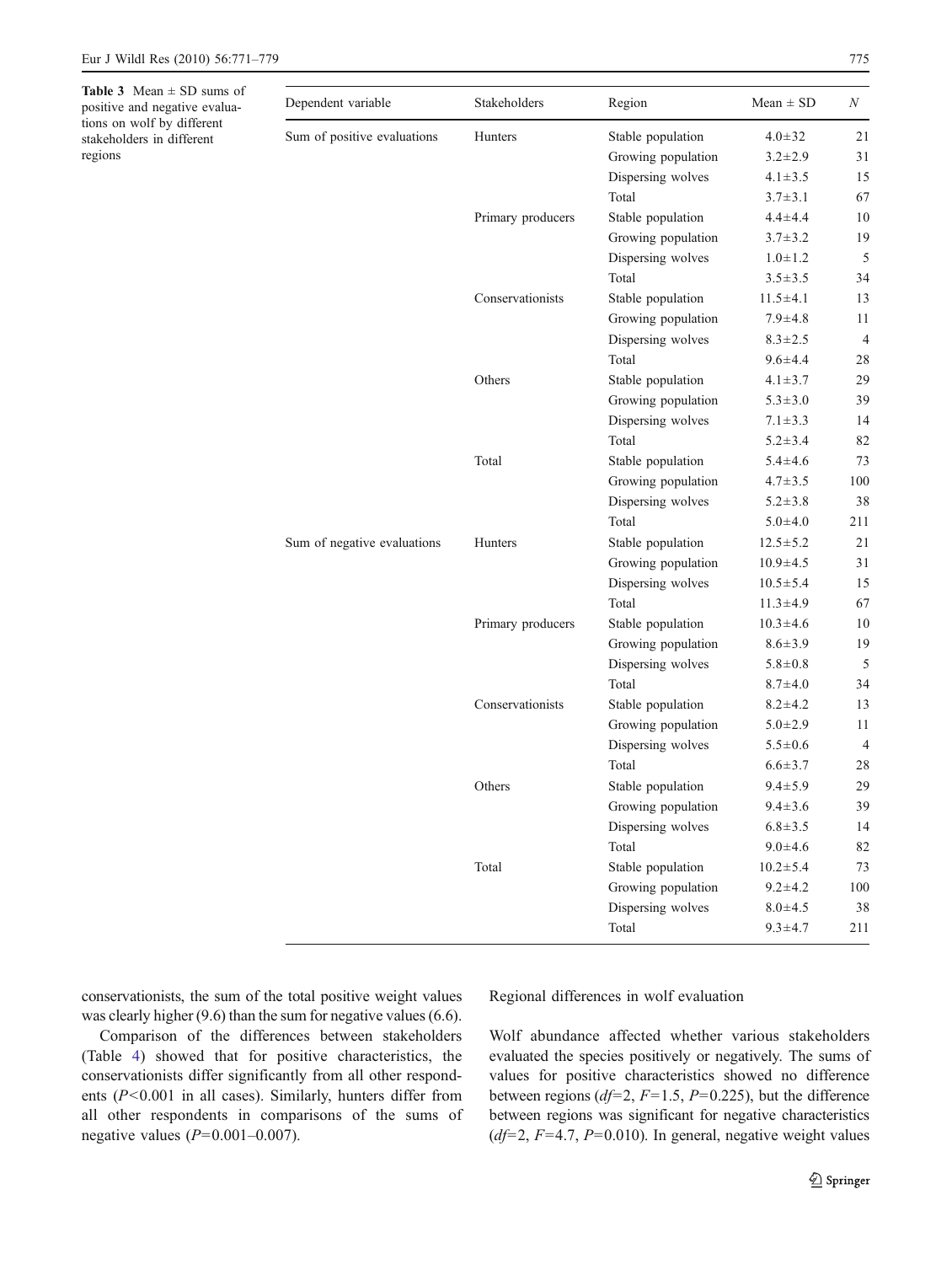| Dependent variable          | Stakeholder (i)   | Stakeholder ( <i>j</i> ) | Mean difference $(i - j) \pm SE$ | Significance |
|-----------------------------|-------------------|--------------------------|----------------------------------|--------------|
| Sum of positive evaluations | <b>Hunters</b>    | Conservationists         | $-5.9 \pm 0.8$                   | $0.000***$   |
|                             |                   | Primary producers        | $0.2 \pm 0.7$                    | 0.827 NS     |
|                             |                   | Others                   | $-1.6 \pm 0.6$                   | $0.006***$   |
|                             | Primary producers | Conservationists         | $-6.1 \pm 0.9$                   | $0.000***$   |
|                             |                   | Others                   | $-1.7 \pm 0.7$                   | $0.014**$    |
|                             | Conservationists  | Others                   | $4.4 \pm 0.7$                    | $0.000***$   |
| Sum of negative evaluations | <b>Hunters</b>    | Conservationists         | $4.7 \pm 1.0$                    | $0.000***$   |
|                             |                   | Primary producers        | $2.6 \pm 0.9$                    | $0.007***$   |
|                             |                   | Others                   | $2.3 \pm 0.7$                    | $0.002***$   |
|                             | Primary producers | Conservationist          | $2.1 \pm 1.1$                    | $0.063$ NS   |
|                             |                   | Others                   | $-0.3 \pm 0.9$                   | $0.767$ NS   |
|                             | Conservationists  | Others                   | $-2.4 \pm 1.0$                   | $0.015**$    |

Table 4 Multiple comparisons of mean differences  $\pm$  SE of sums of positive and negative evaluations between stakeholders

 $* P< 0.05$ 

\*\* P<0.01

\*\*\* P<0.001

NS not significant (P>0.05)

were the highest in the regions in eastern Finland with established wolf populations, and the sums decreased with the population of wolves (sum for established populations, 10.2; for growing populations, 9.2; for dispersing wolves, 8.0). The tests of between-subject effect showed (Table 4) that stakeholders from various regions reacted differently, especially with regard to positive definitions  $(d=6, F=$ 2.988,  $p=0.008$ ). Where the wolf population is densest, conservationists define the wolf clearly more positively than in other regions. For all other groups of stakeholders, wolf abundance did not affect the values of positive definitions, or negative values became more important.

### **Discussion**

This study shows that historically, the competitive interaction between humans and wolves in Finland is reflected in stakeholder evaluations even today. In agreement with Bisi et al. (2007), the data in our study indicate that attitudes towards wolves are generally negative and problem based. Negative definitions clearly dominated over positive definitions, with the addition of strong importance value. Differences, especially between hunters and conservationists, were significant. Although hunters recognised the absolute value of the wolf and its ecological role on the whole, they differed from other stakeholders in two important ways. Hunters strongly expressed the wolf's role as a severe threat to hunting and hunting dogs, whereas other stakeholders considered this threat marginal. Hunters assigned higher importance values to negative characteristics of the wolf. This clearly revealed the negativity with which they view the species. Particularly in eastern Finland, in regions with stable wolf populations and where interactions between people and wolves are a part of everyday life, the expression of these negative characteristics was most common.

To better understand the complex relationship and conflict between humans and wolves and, in this case, the conflict between hunters and wolves, a historical perspective is needed. As in North America (Emel 1998) and other Western countries (Fritts et al. 2003), in the past, Finnish decision makers encouraged people to exterminate the whole wolf population. Management of the wolf population, according to historical documents and past written legislation, can be divided into three main eras. The first of these eras lasted from the 1300s to the early 1900s, when wolf killing and hunting was completely unregulated (Pohja-Mykrä et al. 2005; Mykrä et al. 2005). During this period, the legislation underwent several adjustments in order to intensify wolf killing. Under Swedish rule (which lasted until 1809), the Hunting Law of 1347 listed the wolf as harmful, and 1,647 hunting bounties were offered to eradicate wolves (Pohja-Mykrä et al. 2005). At the same time, the moose (*Alces alces*) was considered a beneficial (edible) species. The goal was to increase the moose bag and to reduce the number of wolves. Under Russian rule (1809–1917), the elimination of wolves achieved continuous support through the issuance of hunting bounties (Pohja-Mykrä et al. 2005). In the last decades of the 1800s, wolves were heavily hunted as a result of several child-killing events (Teperi 1977). The wolf was considered a major pest and threat to people and livestock. During this period, the killing of wolves achieved its most extreme rate (Pulliainen 1974). Wolves were fiercely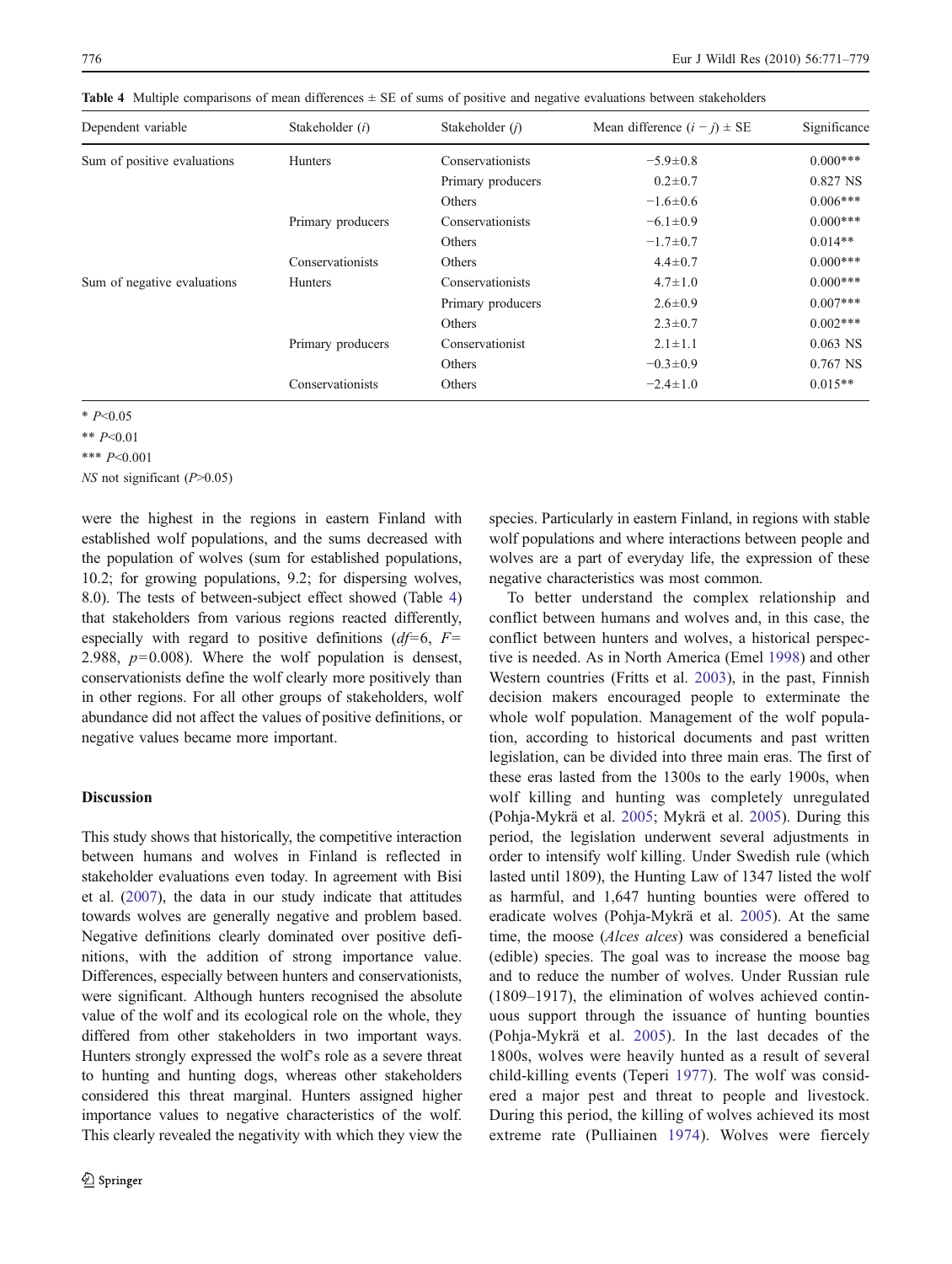hunted to the brink of extinction. From the end of 1800s to the 1990s, the Finnish wolf population survived due solely to the dispersion of wolves from Russia (Pulliainen 1965; Kojola et al. 2006a).

The legislative status of the wolf as an ultimate outlaw continued until the 1970s. Until then, the wolf had always been categorised as harmful, and the killing of wolves was permitted for anyone, anywhere and anytime. In the late 1960s, conservationists as well as some decision makers grew concerned about the fate of the species. In 1969, for example, the wolf population dropped to only ten individuals; as a result, 14 members of the Finnish parliament proposed total protection for the wolf (Nienstedt 1997). This period may be defined not only as a period of systematic wolf killing but also as a period of societal pro-wolf discussion. In 1973, the wolf received full protection outside the reindeer herding area. In the following decades, several specific regulations governing wolf hunting were established, and the situation slowly began to change. Even though wolf bounties were still allowed by law since 1976, the state in practise stopped paying wolf bounties because no funds were earmarked for that purpose in the fiscal budget in the forthcoming years (Pohja-Mykrä et al. 2005). A significant change in the management of the wolf population occurred in the 1990s, when the species became protected under the Hunting Law of 1993. The reform of hunting legislation in 1993 reflected Finland's forthcoming membership in the EU and its efforts to harmonise Finnish legislation with that of the EU. Finland became a member of the EU in 1995. The content of Article 16 in the Habitats Directive elicited amendments and totally changed the wolf's legislative status in Finland (Bisi et al. 2007). At present, the wolf is a protected game species (Hunting Law of 1993), a status that can be considered the culmination point in Finnish wolf management. During this past decade and as a result of new legislation, the wolf population in Finland has begun to recover. This period has lasted for about 14 years, whereas the period of uncontrolled killing lasted for nearly 600 years. The period of low population, when the readiness for wolf protection emerged, lasted for about 100 years.

The previous historical context has shown that the role of competition between wolves and humans has been a major driving force in the struggle against the wolf. The wolf has threatened human livelihoods by killing beneficial game species, domestic animals, and even humans—the very same negative characteristics of the wolf that emerged in these data. The species that was nearly eliminated through hunting has become strictly protected by law. The question of hunting remains at the core of the modern wolf conflict not only in Finland but also in Scandinavia (Bisi et al. 2007; Skogen et al. 2008). In modern Finnish hunting culture, the use of dogs is an essential component, and the

presence of wolves either threatens or prevents the use of dogs. Conservationists, however, considered this aspect unimportant. Interestingly, hunters consider the wolf a serious threat, although reported and statistically compiled dog killings amount only to some tens annually (MAF 2005). These events are significantly visible in media, however, which to a great extent, explains hunters' attitudes.

### "Wolf-free" eras explain the development of Finnish hunting culture

To understand and discuss why the wolf is especially problematic for Finnish hunting traditions and use of hunting dogs, we need to focus on the development of the hunting culture in Finland. The long "wolf-free" period has encouraged the use of dogs in moose hunting traditions in both Scandinavia (Sand et al. 2006a) and Finland. This form of hunting is particularly vulnerable to the presence of wolves, a perception that is reflected in the results of this study and, in large part, explains hunters' negative evaluation of the wolf. The ecological competition between wolves and humans nevertheless persists and arises mostly over the moose as game and over moose hunting and its traditions that employ hunting dogs. This conclusion was supported by the observation that hunters evaluate the species most negatively wherever the wolf population is strongest. In some municipalities in these areas, nearly 50% of the male population engage in hunting—especially moose hunting—as a hobby, which not only highlights its importance as a local use of nature but also accentuates its societal meaning. The moose is the most important prey of wolves in Scandinavia (Wikenros 2001; Müller 2006). In contrast, moose hunting with dogs is forbidden in North America, which explains why, among all stakeholders, hunters are not the most eager objectors to the wolf (Fritts et al. 2003). In the state of Wisconsin, however, wolves have killed dogs used in bear hunting (Treves et al. 2002).

The absence of wolves has made it possible for ungulate populations to increase. During the 1970s, the populations of not only the moose but also the white-tailed deer (Odocoileus virginianus), wild forest reindeer (Rangifer tarandus fennicus) and roe deer (Capreolus capreolus) began to significantly increase in Finland (Tiainen 1998; Lavsund et al. 2003; MAF 2007). Most probably, the increase resulted from changes in forestry practises that provided the ungulates with additional rich food resources. Moose hunting was also better regulated, and the importance of calf hunting was better understood (Lavsund et al. 2003). Because large carnivores were few, hunting played a key role in controlling ungulate populations. As a consequence of the wolf's long absence, the moose is poorly adapted to predation by wolves and is relatively easy prey for them (Sand et al. 2006b).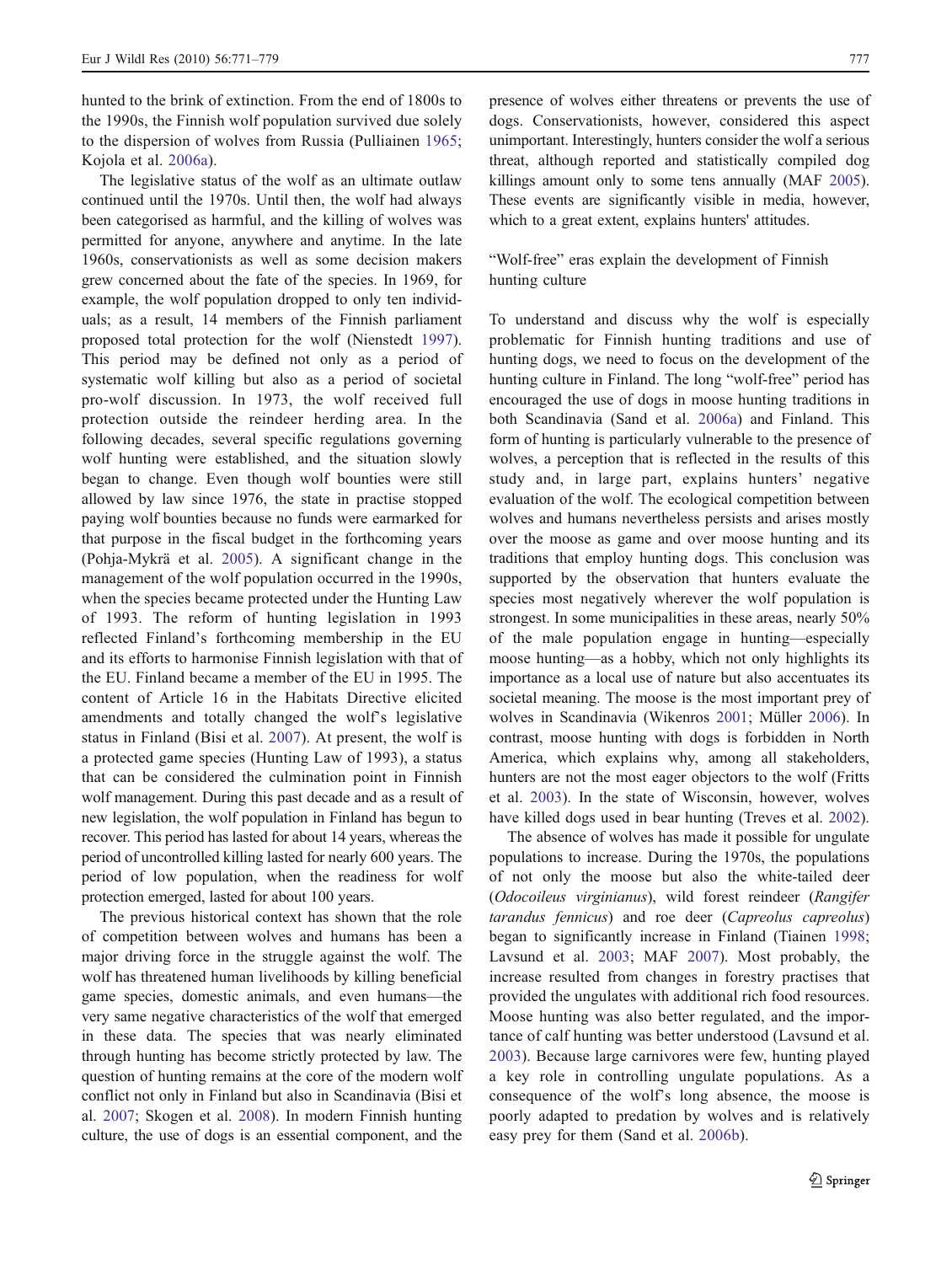During the best moose hunting seasons, over 100,000 moose have been killed annually. At the same time, the number of moose hunters has increased in recent years to an average of about 100,000 (Aarnio et al. 2008). Controlling the moose population has provided not only game for hunters but also a service to society. The popularity of moose hunting has strongly promoted the development of hunting dog activities. In addition, the importance of moose hunting in Finnish hunting culture has made the consequences of wolf attacks on dogs exceptionally serious, although wolves may attack other dog breeds as well (Kojola and Kuittinen 2002; Kojola et al. 2004b, c). In regions of scattered settlement, hunting is a way of life, and the wolf is considered a threat to this traditional way of life as well as to the quality of life. Similar sentiments have also been reported in Norway (Skogen and Krange 2003), and in Sweden, wolves have hindered hunting with dogs (Ericsson and Heberlein 2003). From a historical point of view, this traditional way of life and hunting was introduced as late as the end of the 1800s, during a period when the wolf was virtually eliminated from forests.

#### Regional differences—effects of the presence of wolf

Our study suggests that in areas with stable wolf populations, hunters evaluated wolves more negatively than did other stakeholders. This is connected to the threat the wolf poses to hunting with dogs and to competition over prey. According to Bjerke and Kaltenborn (2000) and Ericsson and Heberlein (2003), those who live with wolves and whose well-being may be directly affected by them harbour more negative attitudes towards wolves than do those with less experience of the species. In some wolf territories in eastern Finland, the moose population has collapsed—a situation that hunters blame on wolves (Bisi and Kurki 2008). Inside some wolf territories, the threat of losing a dog is real, but in areas where wolves disperse only occasionally, the threat is more theoretical.

Areas of reindeer husbandry may present the greatest potential for wolf conflict due to its ecological and economic structure and because of attitudes towards the society and decision making in such areas. Modern legislation allows wolf hunting in reindeer herding areas, however, and the Management Plan for the Wolf Population in Finland states that the wolf population should not increase in this area (MAF 2005).

In the light of history, the wolf as a species challenges humankind over and over again. Ecological competition emerges and evolves as a consequence of man-made

### **Conclusions**

environmental changes and the ability of the wolf to adapt to these changes. Also, one can also argue that humans challenge the wolf and that in this struggle, the wolf is always the loser. Although the wolf nowadays enjoys protection as a game species under Finnish legislation, the wolf population decreased by about 20% in 2007 [\(http://](http://www.rktl.fi/riista/riistavarat/suurpedot_2007/susi.html) [www.rktl.fi/riista/riistavarat/suurpedot\\_2007/susi.html](http://www.rktl.fi/riista/riistavarat/suurpedot_2007/susi.html)). This surprising decline in the wolf population cannot be attributed solely by the removal of damage-causing individuals.

The wolf conflict is commonly viewed as a social phenomenon, and its appearance and increase in importance may be connected to the social structures of society. Although it appears to be a value-based struggle between different stakeholders—especially between hunters and conservationists, we argue that the conflict has both a biological and a social explanation. The wolf is a carnivore, which makes it an ecological competitor for humans though, nowadays, mainly for hunters. This competitive situation between wolves and humans has existed throughout history and remains even today. This conflict appears to society as a social conflict, where various stakeholders make different demands on wolf management policy. A significant change in the moose population in Finland and a decline in its importance for hunting would alter the ecological background, and consequently, the societal nature of the conflict would change. Such a change would not necessarily eliminate or reduce negative attitudes towards the wolf, but the role of the hunter in this situation could change. In the future, hunting methods will adapt to the existence of wolves, which will entail greater caution and a decrease in the use of dogs. The presence of wolves will also likely result in smaller moose populations. Critical will be how large a wolf population society—including hunters—will tolerate. If the wolf were suddenly to have economic value as game, such as with the moose or bear, how would this change affect the attitudes of hunters towards the species?

Acknowledgements We warmly thank all those who participated in this study by responding to the questionnaires. This study was financed by the Finnish Ministry of Agriculture and Forestry, the Ruralia Institute at the University of Helsinki and the Kone Foundation (T.L.). Marko Svensberg kindly helped us with the data; and Tuija Riukulehto, with the statistical analysis. Robert Thomson (University of Turku) and Stephen Stalter (Language Services, University of Helsinki) kindly checked the language. We thank two anonymous reviewers for their valuable comments on the manuscript.

#### References

Aarnio J, Petäjistö L, Selby A, Heikkinen R (2008) Hirvikannan kasvun vaikutus metsästyshalukkuuteen [In Finnish with English summary: The size of the moose population and its effect on hunters' willingness to hunt]. Suomen Riista 54:28–41